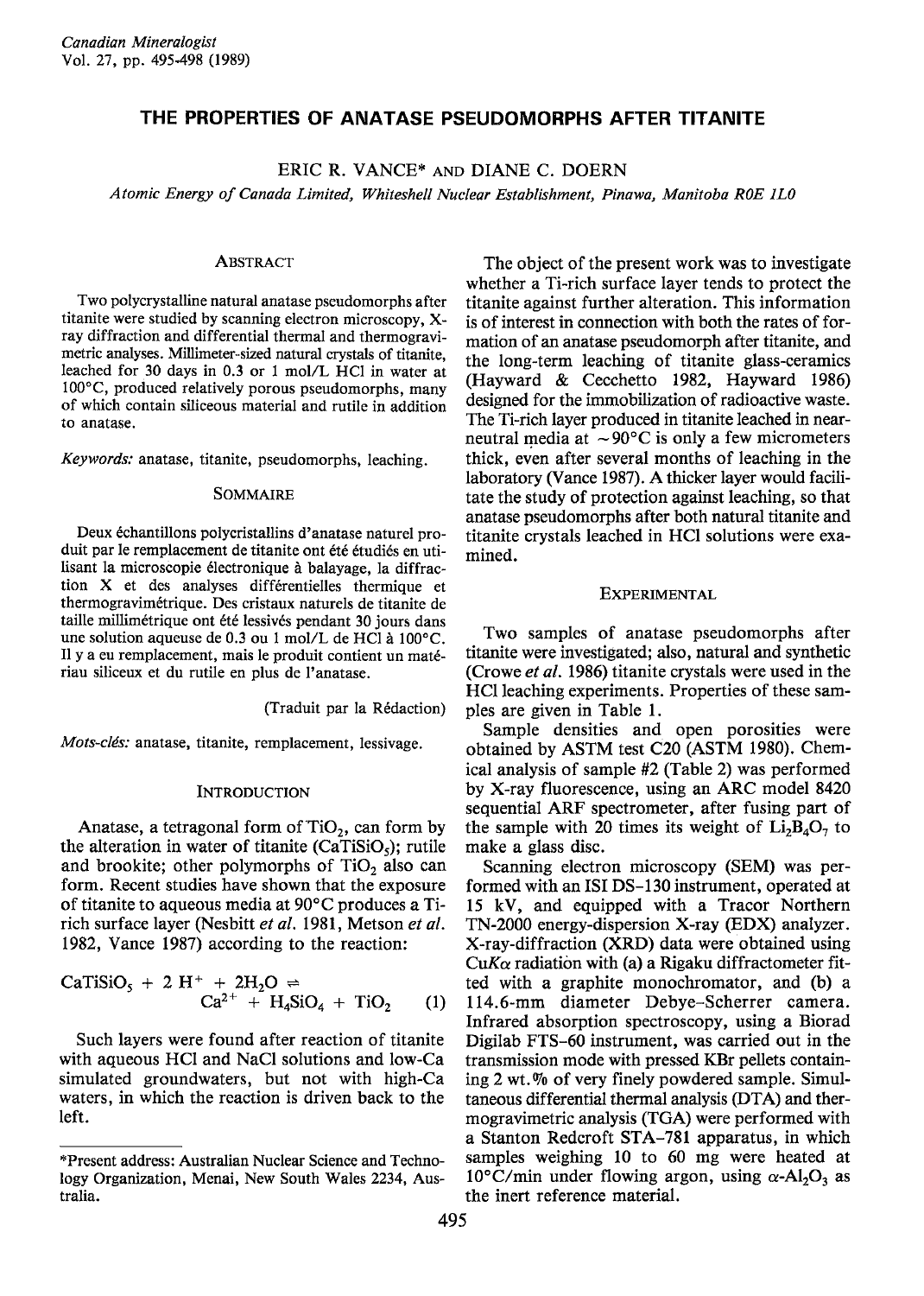TABLE 1. SAMPLES USED FOR THE LEACHING STUDIES

| Sample<br>No. | Form                                         | Locality                                                                     | Size <sup>*</sup> | Open<br>Porosity |                      | Density Reference            |
|---------------|----------------------------------------------|------------------------------------------------------------------------------|-------------------|------------------|----------------------|------------------------------|
|               |                                              |                                                                              | (m)               | (3)              | (a/cm <sup>3</sup> ) |                              |
| $\mathbf{1}$  | Pseudomorph Roanoke Co.<br>after<br>titanite | Va USA                                                                       | - 1               | 40               | 1.6                  | Mitchell<br>1964             |
| $2*$<br>٠     | after<br>titanite                            | Pseudomorph Jones zircon<br>mine.<br>Henderson Co.,<br>North<br>Carolina USA | - 1               | 40               | 1.6                  |                              |
|               | Natural<br>titanite<br>crystals              | North Crosby,<br>Ontario:<br>Lake Clear.<br>Ontario                          | $-0.1$            |                  | 3.5                  | Vance<br>£<br>Metson<br>1985 |
|               | Synthetic<br>titanite<br>crystals            |                                                                              | $-0.1$            |                  | 3.5                  | Crowe<br>et al.<br>1986      |

\* Royal Ontario Museum sample M16497. + Samples are approximately faminaminine

TABLE 2. CHEMICAL COMPOSITION OF SAMPLE #2

| Oxide             | $wt.$ %         | Oxide             | $wt.$ %         | Oxide                           | wt.             |
|-------------------|-----------------|-------------------|-----------------|---------------------------------|-----------------|
| Na2O              | (0.1            | $V_2O_n$          | $0.23 \pm 0.03$ | LasOs                           | $0.08 + 0.01$   |
| MgO               | ${0.04}$        | MnO               | 0.02            | CaO <sub>2</sub>                | $0.46 + 0.03$   |
| AlsO <sub>2</sub> | 7.56±0.15       | Fe2O2             | $6.29 \pm 0.31$ | Pr <sub>6</sub> O <sub>11</sub> | $0.09 + 0.01$   |
| SiO2              | $1.76 \pm 0.09$ | ZnO               | 0.03            | Nds Os                          | $0.30 \pm 0.02$ |
| $P = On$          | $5.94{\pm}0.30$ | Rb <sub>2</sub> O | 50.01           | PbO                             | $0.02 + 0.01$   |
| K2O               | 30.1            | $_{\rm src}$      | $0.06 + 0.01$   | ThO <sub>2</sub>                | $0.05 + 0.01$   |
| CaO               | 0.05            | Y2O2              | $0.07 + 0.01$   | UO.                             | $0.03 + 0.01$   |
| TiO <sub>2</sub>  | $66.2 + 1.3$    | ZrO2              | $1.23 + 0.06$   | LOI                             | $10.9 + 0.4$    |

IOI, the loss on ignition, was determined by heating at 1000°C. Chemical analysis by X-ray fluorescence

#### **RESULTS**

### Natural anatase pseudomorphs

A SEM analysis of a fracture surface of a mmsized piece of sample #1 showed it to have a grain size of  $\langle 2 \mu m$ ; the individual grains are not large enough to obtain chemical identification from EDX measurements. The overall composition from EDX showed mainly Ti, with some Si present.

From XRD measurements, sample #1 consists mainly of anatase, and some quartz. Additional weak diffraction peaks at  $d$  values of 7.31, 4.43, 3.98, 3.84, 3.19 and 2.52 Å are attributed to a clay mineral, e.g., kaolinite, as suggested by Mitchell (1964). The integrated intensity of these additional peaks are all less than 5% of those of the strongest reflections of anatase. Stationary-sample photographs taken with the Debye-Scherrer camera do not show any evidence of preferred orientation of the anatase crystallites. The peaks due to anatase are broad (0.6-0.8° halfwidth for  $25^{\circ} < 2\theta < 80^{\circ}$ ). Assuming particlesize effects to be responsible for the broadening, application of the Scherrer equation (Klug & Alexander 1954) yielded a particle size of  $\sim$  20 nm.

DTA/TGA data obtained up to  $700^{\circ}$ C in an Ar atmosphere are shown in Figure 1. The amount of quartz in sample #1 evidently was insufficient to detect the  $\alpha \neq \beta$  transformation at 573°C. The weight losses and associated endothermic DTA peaks are ascribed to the escape of water or hydroxyl: an infrared absorption spectrum of sample #1 shows the presence of absorption bands at about  $1600 \text{ cm}^{-1}$ due to the bending mode of  $H_2O$ , together with bands near 3400 cm<sup>-1</sup> due to OH<sup>-</sup> stretching modes. No other absorptions due to potentially volatile species such as  $CO_3^{2-}$  or hydrocarbons were observed. Examination of the piece of sample #1 heated to  $500^{\circ}$ C by IR showed that the bands due to H<sub>2</sub>O and OH<sup>-</sup> had almost disappeared. If the 12 wt.% loss upon heating sample #1 to  $700^{\circ}$ C is all due to loss of adsorbed H<sub>2</sub>O, one can easily calculate that such  $H<sub>2</sub>O$  could readily have been accommodated by the 40% of the sample occupied by open pore spaces (Table 1). After heating to  $700^{\circ}$ C, the X-ray reflections of anatase are unaffected, but the weak peaks assigned to clay were found to have disappeared. This disappearance may be due to decomposition to an X-ray amorphous (glassy) phase.

In air, an additional exothermic DTA peak near  $300^{\circ}$ C was observed, but the curve was otherwise similar to that observed in the Ar atmosphere. This peak is very probably due to the combustion of traces of organic matter.

Results for sample #2 were, broadly speaking, similar to those obtained on sample #1, especially with respect to density, open porosity (Table 1) and widths of XRD peaks from the major anatase phase. XRD also showed very weak peaks (integrated intensity  $\langle 5\% \rangle$  of those of the strongest reflections of anatase) due to phases other than anatase; the corresponding  $d$  values are 3.34 (quartz), 5.72, 2.95, 2.21 and 2.09 Å. As with sample  $#1$ , an SEM scan showed the sample to be very fine grained; no EDX chemical identification could be obtained for single grains, though again Ti is the major cation, with some Si present. However, chemical analysis (Table 2) showed that Al, P and Fe are more abundant impurities than Si.

The chemical analysis of sample #2 agrees fairly well with values given by Eakins (1888) for anatase from the same locality, except that values of  $Al_2O_3$  $(7.6 \text{ wt.}\%)$  are considerably lower than those reported previously (17.6 wt.%). The XRD impurity peaks at 5.72, 2.95 and 2.21 Å could correspond to goyazite,  $SrAl<sub>3</sub>(PO<sub>4</sub>)<sub>2</sub>(OH)<sub>5</sub>·H<sub>2</sub>O$ ; although the Sr in the sample is inadequate to explain the Al and P impurities on this basis, some of the divalent  $Fe^{2+}$ may have substituted in the (Ca, Sr, Pb) site to form one of the crandallite-type minerals.

DTA-TGA data for sample #2 up to 700°C in the Ar atmosphere are shown in Figure 1. The weight losses are slightly less than those for sample #1 and again are ascribed to the escape of water and hydroxyl ions. Although the origin of the endothermic DTA peak at 460°C is not known, it is clearly associated with the escape of a volatile species, as shown by the corresponding TGA curve. Unfor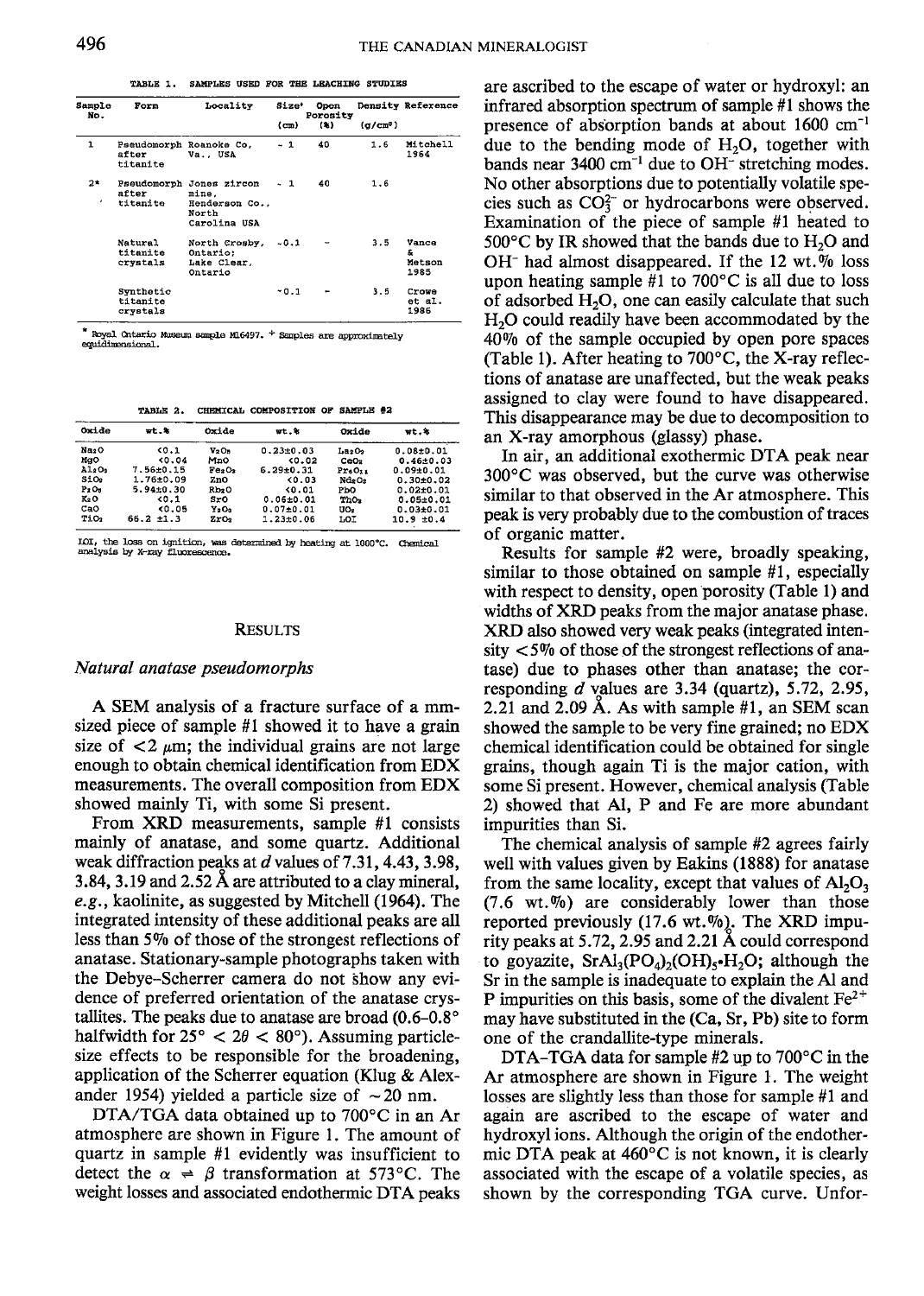tunately, no sample was left to conduct infrared absorption measurements. The DTA curve is fairly similar to that reported by Goñi (1957) over the 25-700°C range for a natural anatase formed by alteration of titanite. An XRD scan shows that structural effects on the anatase from the heating to 700°C  $\frac{1}{\infty}$  in the DTA-TGA apparatus are negligible. However, the very weak diffraction peaks from the impurity  $\frac{1}{\infty}$  and no new peaks are formed. Thus the impu **in the DTA- TGA apparatus are negligible. However,** ~ the very weak diffraction peaks from the impurity phase(s) have disappeared by 700°C, and no new peaks are formed. Thus the impurity phase may have melted or decomposed into a glassy phase, and this may have enhanced the endothermic DTA peak at 460°C, assuming that such melting or decomposition occurs in the vicinity of 460°C.

## *Acid leaching of titanite crystals*

From leaching results on synthetic titanite crystals grown by the Czochralski method (Crowe *et al.* 1986) and leached in dilute HCI (Vance 1987), it seemed likely that the complete dissolution of millimeter-sized samples would occur in 30 days at 100°C, at a pH of 1. However, this was not achieved with the skull-melted crystals (Crowe *et al.* 1986), even with 1 mol/L HCl, so that further experiments. with 0.3 and 1 mol/L HCI solutions, involved natural crystals, which are more reactive, presumably because of a greater concentration of imperfections. The reaction products had the same size and shape as the starting crystals in each case. However, several small pieces ( $\leq 1$  vol.<sup> $\%$ </sup> of the total) were observed to have separated from the samples, which are very fragile after the reactions, and a small amount of anatase (again  $\sim$  1% of the total) was usually found on the bottom of the container. Consequently, the similarities in the shape and size of the products to those of the starting samples are based only on visual observations and measurements to the nearest 0.1 mm.

From XRD and SEM-EDX studies, many of the reacted samples consist of amorphous Si-rich material and rutile, in addition to anatase. In such samples, which were broken for SEM examination, the anatase and rutile are concentrated in the outer regions, and the Si-rich material occurs in the central areas. Stationary-sample XRD showed the anatase and the rutile to be randomly oriented. In two cases, where 0.3 mol/L HCI is used, the pseudomorphs consist almost entirely of anatase.

#### DISCUSSION AND CONCLUSIONS

For equation (1) to apply, free ingress of  $H<sub>2</sub>O$ molecules into the titanite and the concomitant egress of  $Ca^{2+}$ ,  $Si^{4+}$  and  $O^{2-}$  ions would be required. This situation is not feasible since  $H_2O$  molecules are too large to penetrate the titanite structure. Penetration of protons would be reasonable, however, and if the

FIG. 1. DGA (a) and DTA (b) curves for natural pseudomorphs of anatase after titanite. Solid and dashed lines refer to samples #1 and #2, respectively.

reaction proceeds by  $H^+$  exchange with  $Ca^{2+}$  and Si<sup>4+</sup>, the stoichiometric requirements of Equation<br>(1) could be met. The titanite  $\rightarrow$  TiO<sub>2</sub> transformation at the sample surface cannot, however, allow the formation of dense anatase because this would prevent the exit of  $Ca^{2+}$  and  $Si^{4+}$  from the underlying titanite. Thus, the anatase formed by crystallization must be porous or, in the absence of crystallization, a semirigid hydrated Ti oxide-hydroxide gel must form to allow passage of  $Ca^{2+}$  and  $Si^{4+}$ ions. The  $Si<sup>4+</sup>$  ions in solution would presumably exist as  $Si(OH)<sub>4</sub>$  or a related species (Rimstidt & Barnes 1980). In the latter case, after conversion of the titanite to the gel, anatase could crystallize. Of course, a plausible alternative would be the quasicongruent dissolution of the titanite, followed by local precipitation of  $TiO<sub>2</sub>$ , involving anatase crystallization.

There is a 63% contraction in molar volume attendant upon the titanite  $\rightarrow$  anatase transformation (Vance 1987). Assuming no macroscopic contraction, anatase formed from solid titanite would have a calculated porosity of 63% and a density of  $\sim$  1.5  $g/cm<sup>3</sup>$ . The density of the pseudomorph samples #1 and  $#2$  (Table 1) is in good agreement with this value. The discrepancy between the experimentally determined porosities (40%) and the 63% calculated can be explained by proposing that the experimental